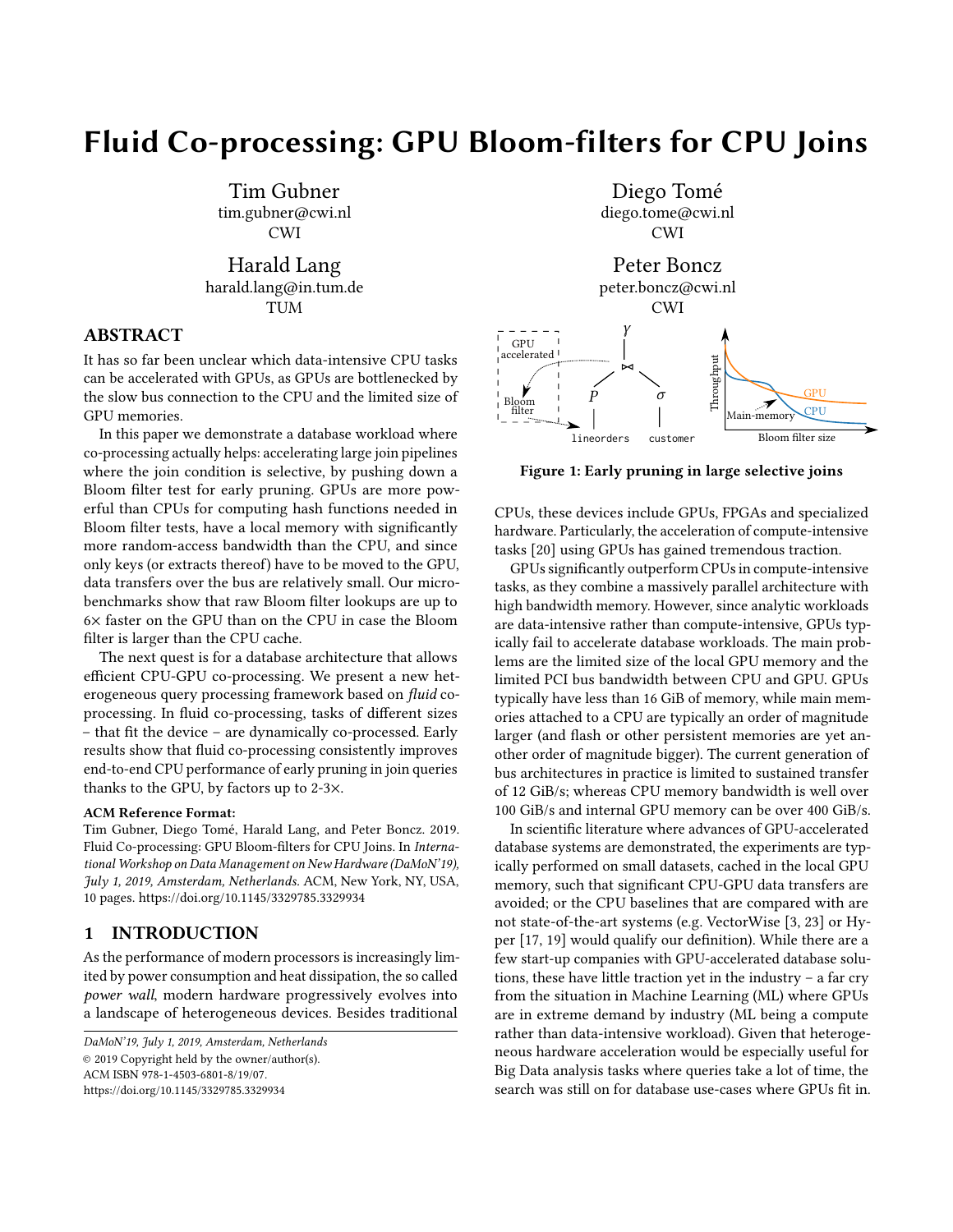DaMoN'19, July 1, 2019, Amsterdam, Netherlands Tim Gubner, Diego Tomé, Harald Lang, and Peter Boncz

This paper contributes a use-case where GPUs can truly contribute: early pruning in large selective joins.

Recent work [\[13\]](#page-9-6) shows that GPUs are able to efficiently prune using Bloom filters [\[2\]](#page-9-7). In database systems, Bloom filters can be exploited in queries with selective joins, to quickly eliminate disqualifying tuples, before they even enter the join. Concretely, after completing the build phase of a hash-join, a bloom filter can be created that holds the set of keys in the hash table. This Bloom filter is smaller than the hash table and is cheaper to probe. Also, it can be probed very early in the query (early pruning) even in the scan operator on the probe side of the query plan. This could mean that when whole stretches of keys fail to qualify, whole blocks of data holding the non-key columns can be skipped (saving I/O and decompression effort in column stores). Also, other operators in between the scan and the selective join (e.g., other joins or aggregations) will receive less tuples and will be accelerated, thanks to the early pruning. This is depicted in the left of Figure [1.](#page-0-0) However, large hash tables that hold many keys require larger Bloom filters. Once the Bloom filter size exceeds CPU caches, L3 cache size in particular, the Bloom filter lookup throughput drops significantly due to additional main memory access. The right side of Figure [1](#page-0-0) illustrates that this is a situation where the higher memory bandwidth of GPUs will significantly improve lookup performance. A Bloom filter is much smaller than a hash table storing the same amount of keys and some payloads – therefore it is reasonable that to assume that if a hash table fits in the CPU memory, the corresponding Bloom filter should fit in GPU memory. GPUs are more powerful than CPUs for computing hash functions needed in Bloom filter tests, have a local memory with significantly more random-access bandwidth than the CPU, and since only keys (or extracts thereof) have to be moved to the GPU, data transfers over the bus are relatively small. All of this makes CPU offloading of large Bloom filtering a very promising task. Our microbenchmarks show that raw Bloom filter lookups are up to 6× faster on the GPU than on the CPU in case the Bloom filter is larger than the CPU cache (skip to Figure [3\)](#page-2-0).

The follow-up question is what a database architecture should look like that can efficiently offload tasks to the GPU. On the one hand, it has been shown that many-core CPUs can perfectly scale joins using shared hash-tables and an adaptive, fine-grained ("morsel driven") task allocation [\[17\]](#page-9-4). On the other hand, for Bloom filtering, keys needs to be transferred to the GPU on-the-fly; and these transfers have to be relatively coarse-grained in order to achieve good transfer speeds over the bus. Given the fact that bus transfer speeds are a bottleneck (an order of magnitude slower than memory access), this is a critical detail. We therefore propose the fluid co-processing framework, wherein (i) query pipelines are cut into dependent fragments that may run on a specific

<span id="page-1-0"></span>

device or on both (ii) both CPU and GPU adaptively accept work from a shared queue and (iii) different granularities (amounts of tuples) are used for work-distribution: the GPU getting larger work units at-a-time than the CPU. Our early results show that fluid co-processing consistently improves end-to-end CPU performance of early pruning in join queries thanks to the GPU, by factors up to 2-3×.

### 2 FAST CPU AND GPU BLOOM FILTERS

The Bloom filter  $[2]$  represents a collection of  $n$  keys with an initially-zeroed array of m bits, setting for each inserted key  $k$  bits to 1, using as many hash functions to identify the positions  $[0,m)$  where the bits are set in the array. This structure allows for fast true-negative tests, but it can produce false-positives at some probability that drops with larger  $m$  and  $k$ . In their classic implementation, multiple (up to  $k$ ) random memory accesses are necessary to check the bits a key sets. A blocked Bloom filter [\[21\]](#page-9-9) represents the data structure as a set of  $m/B$  blocks, each of which contains a small Bloom filter of size  $B - a$  hash function determines in which block a key must be stored. To optimize in-memory processing, the size of a block is equal to the the size of a cache line, because this allows a key to be looked up with at most one cache miss. On GPUs, cache lines are typically 128 bytes and aligned in global memory; we therefore use up to B=1024 bits in our blocked GPU Bloom Filters.

Recently, an experimental study was published on (CPUbased) Bloom filtering [\[15\]](#page-9-8), which also introduced a number of innovations. One of these is the idea to use minuscule blocks that are as small as a 32-bit register, because this allows to test all  $k$  bits in one load-compare instruction sequence. That is, the lookup code first computes a bit mask with  $k$  bits set, loads one word and tests that against the mask with one AND and on CMP instruction. Rather than requiring k independent hash calculations, it can often do with a single 64-bits hash, extracting from that a sequence of  $log_2(B)$  bits to identify the block, and k small (5-bit =  $log<sub>2</sub>(32)$ ) random bit sequences to identify the bits. Such register-blocked Bloom filters test all bits at once, as opposed to classic Bloom filters which need a loop with  $k$  iterations,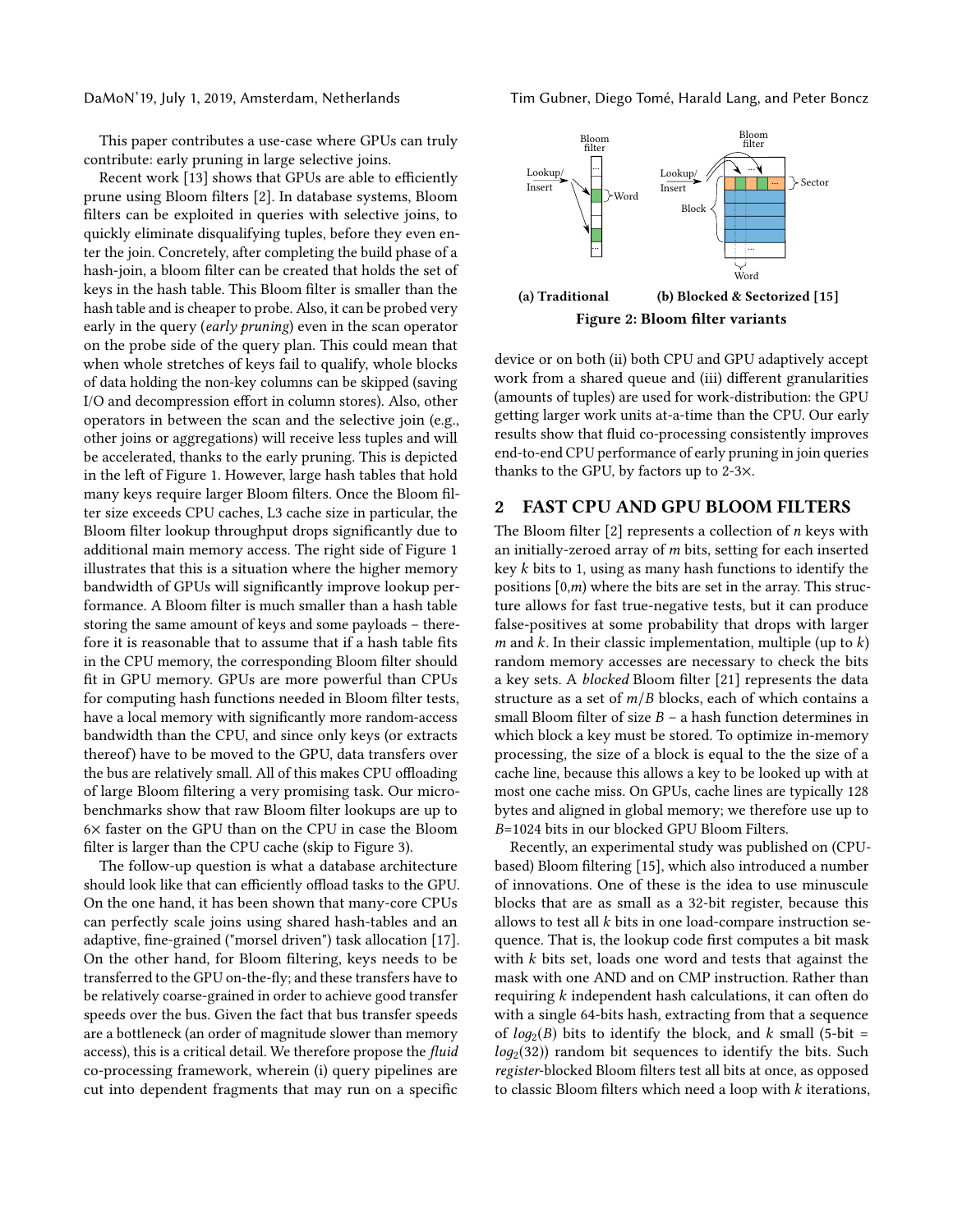<span id="page-2-0"></span>



Figure 3: Bloom filter probe throughput varying the bloom filter size. For larger Bloom filters, the throughput on GPU is up to 6× the CPU lookup performance. This allows efficient support of (a) larger inner relations (hence, bigger Bloom filters) and/or (b) more precise Bloom filters.

with an early-out if a bit is found to be 0. Getting rid of the loop and early-out branch is actually beneficial for the GPU, because control-divergence is avoided.

Register-blocked Bloom filters are quite radical as they maximally reduce computational work, but this goes at the expense of accuracy; because mini Bloom filters of just 32 bits can get unlucky and receive many keys, in which case their selective power deteriorates. In order to use larger blocks that occupy the full 1024 bits of a GPU cache-line (or 512-bits in case of the CPU), one can divide the block in multiple sectors, e.g. 32 sectors of 32-bits. The sectorized Bloom filter (see Figure [2\)](#page-1-0) still tests multiple bits in each sector at once to reap the aforementioned computational benefits; but, it evenly spreads the k-bits over multiple sectors in the block. In fact, not all sectors need to receive bits; rather, a few of them are selected with yet another few random bits from the hash number. For instance with  $k=8$ , one could set/test 4 bits concentrated in two 32-bits words (=sectors) out of 32. This approach thus combines computational and memory efficiency, and can achieve high-precision and very low lookup latency [\[15\]](#page-9-8).

Figure [3](#page-2-0) shows micro-benchmarks of our C++ and CUDA implementation of Bloom filters on GPUs and CPUs  $(k=2, 1)$  $n/m=8$ ) for varying Bloom filter sizes (*m*). The hardware is described in Section 4. For fairness, the CPU uses all its cores; and the GPU performance includes copying the keys (input) and the boolean results (output) resp. from and to CPU memory. In all, while the CPU is competitive with the GPU for smaller Bloom filters; when they start to exceed the CPU L3 cache (beyond 16 MiB), a large performance gap widens, up to a factor 6×.

<span id="page-2-1"></span>

Figure 4: Fluid Co-Processing allows dynamic offloading through work-stealing

#### 3 FLUID CO-PROCESSING

Commonly, co-processing approaches statically assign specific operations to devices. Notable examples are CoGaDB [\[5\]](#page-9-10) and HAPE [\[7\]](#page-9-11). CoGaDB allows offloading specific operators to devices. HAPE relies on HetExchange [\[6\]](#page-9-12), an extension of Volcano-model exchange operators [\[9\]](#page-9-13) that allow offloading of complete pipelines. However, static resource allocation has two well-known caveats:

(a) It requires accurate cost-models to decide what to offload. In practice, building "good" cost-models is very hard and cost-models very often not precise [\[18\]](#page-9-14).

(b) Optimal parallel performance requires load-balance, or available hardware will become under-utilized. Imbalance can have many causes, e.g. by interference (another process running, processors clocking up/down), sub-optimal data distributions or different hardware characteristics. However, once a static parallel plan is created, load-balancing is hard to achieve [\[10,](#page-9-15) [17\]](#page-9-4).

### 3.1 Morsel-driven Parallelism is not enough

For CPU-only systems, morsel-driven parallelism [\[17\]](#page-9-4) is known to eliminate, or at least mitigate, these issues. In a morsel-driven system, workers repeatedly consume tasks from a global queue and execute them. The task granularity, the morsel size, leads to the trade-off between scheduling overhead (removing tasks from a queue) and load-balancing. Small morsel sizes will lead to high scheduling overhead whereas large morsel sizes will severely worsen opportunities for load-balancing.

However, extending the traditional morsel-driven parallelism into a co-processing system is more complex:

(a) The optimal unit of work - the morsel size - differs from device to device. For parallel CPU-based systems Leis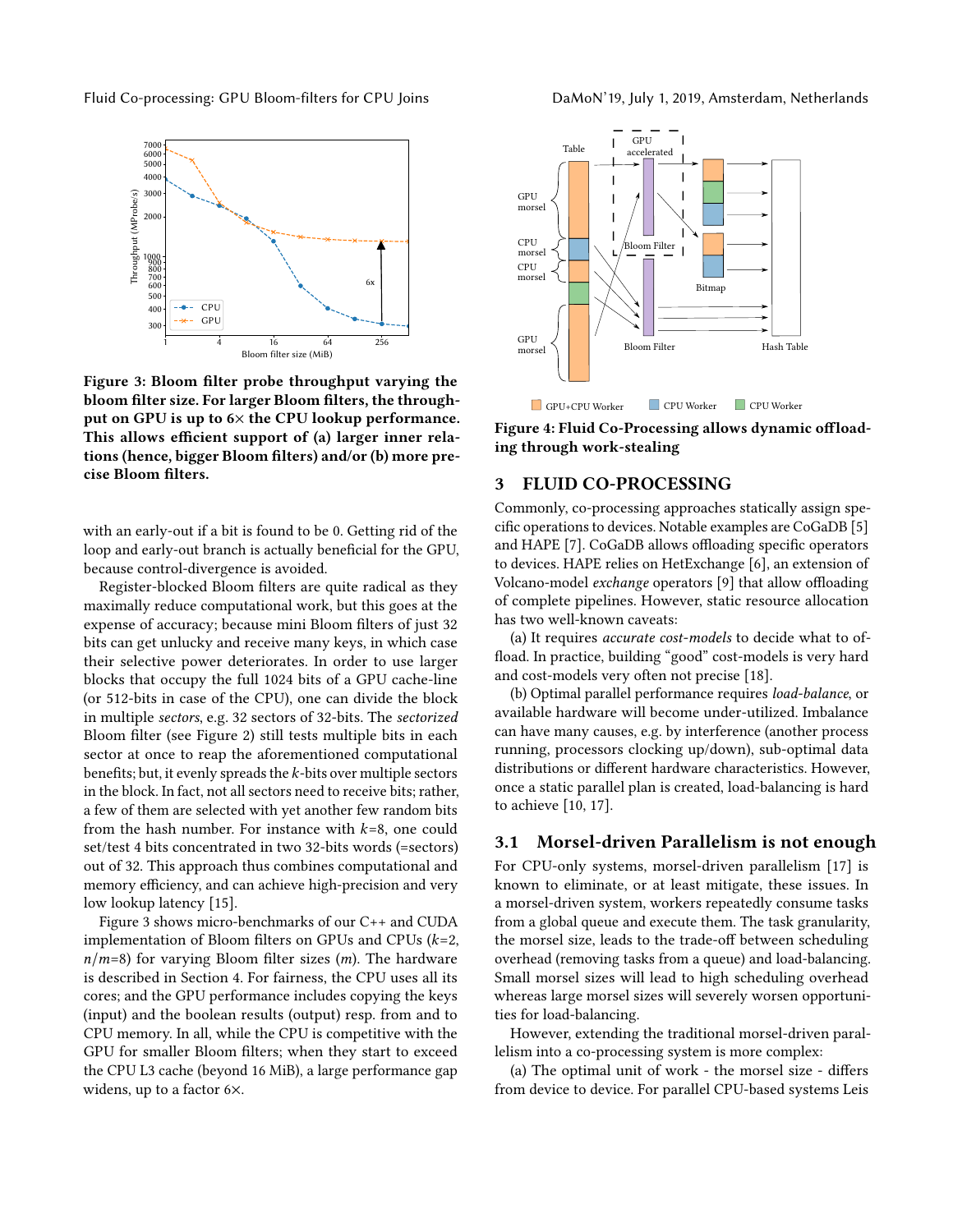DaMoN'19, July 1, 2019, Amsterdam, Netherlands Tim Gubner, Diego Tomé, Harald Lang, and Peter Boncz

```
\mbox{Stream} \mbox{stream}while (!done)
     Range range:
     if (probe.is\_gpu\_done) {
              Consume range of Bloom filter result and join them
          if ( get_range ( range, stream, cpu_morsel_size ) ) {
               join (stream, range);
               if (last morsel) {
                    stream.is\_cpu\_done = true;}
          }
     }
     if (stream. is cpu done) {
          // Schedule new GPU probe
          \verb|stream|. r e s e t ( ) ;
           stream.is_gpu_done = false;<br>stream.is_cpu_done = false;
           if (get_range(range, table, gpu_morsel_size)) {<br>stream.schedule(range);
          }
     }
     // Fallback: CPU work<br>if (get range(range)
        (get \ range(range, table, cnu \ more \ size))cpu_pipeline (table, range);
     }
```
Listing 1: Simplified GPU+CPU worker loop with one probe stream (probe)

et al. [\[17\]](#page-9-4) suggest morsel sizes of roughly 10K – 100K. CPU-GPU communication latencies force 10× – 100× larger morsel sizes, to minimize scheduling overheads and achieve efficient data transfers. The absence of an efficient common morsel size prevents the naive approach of dividing the work into equally sized chunks and pushing them into a queue.

(b) The classical morsel-driven parallelism executes a query pipeline-by-pipeline. However, for co-processing, a pipeline can contain multiple pipeline fragments. When executing our join query on the GPU, we have two such fragments: The first fragment, scans the table and evaluates the Bloom filter on GPU. As we want to parallelize the following join processing, we need a second fragment which consumes morsels from the Bloom filter results and executes the join followed by the aggregation.

Because of these reasons, we concluded that plain morseldriven parallelism is not "good" enough for Co-Processing and therefore we needed to extend it.

### 3.2 Fluid Parallelism for Co-processing

To allow multiple morsel sizes, we replaced the task queue (morsel queue) with a lock- and wait-free linear allocator. It works similar to the following pseudo-code:

```
bool get_range (Range& out, const Table& t, int morsel_size) {
    offset = __ sync_add_and_fetch(&t.current_offset, morsel_size);
    if ( offset > t. size ( ) ) return false; // failed getting range
    \frac{1}{2} use up to 'morsel_size' starting from offset
    out. offset = offset :
    out . num = MIN(t . size() - offset , more1_size);return true:
}
```
The allocator returns a range which points into the table t. The linear range allocation relies on the atomic increment (\_\_sync\_add\_and\_fetch) to move the starting offset forward. If a valid offset was allocated, the actual size of the morsel is determined. In practice, all morsels, except the last one, will have the given morsel\_size.

In contrast to morsel-driven parallelism's one active pipeline, co-processing can work with multiple alternative pipelines. In our case study, we have (1) the whole CPU-only Bloom-filter + join-probe + aggregation pipeline that starts with CPU Bloom filtering, (2a) GPU Bloom filtering and (2b) CPU join-probe + aggregation. Tuples are either processed with (1) or by (2a) followed by (2b). Figure [4](#page-2-1) illustrates our framework. Generally, we differentiate between GPU+CPU workers and CPU workers. Their main difference being that GPU+CPU workers can also schedule GPU work whereas CPU workers only operate on CPU-only pipeline fragments.

A CPU worker runs in a loop. In each iteration it will try to consume a morsel that either (a) evaluates the full pipeline for a whole CPU morsel or, if a GPU bloom filter probe is ready, (b) using the GPU bloom filter result disqualify non-matching tuples and execute the join. GPU+CPU workers extend CPU workers with the ability to also handle GPU work. They run a loop similar to the pseudo-code in Listing [1.](#page-3-0) To allow full utilization of the GPU, we prioritize GPU work over CPU work. Additionally, we allow the use of multiple streams. Each stream consists of copying to the GPU, executing the Bloom filter lookup kernel and copying the results back. Using multiple streams allows the GPU to efficiently overlap computation kernels and data movement.

If a free/idle GPU stream is detected, it will first try to consume a large GPU morsel from the table and schedule another GPU Bloom filter probe. This probing process will run asynchronously and is handled by the CUDA implementation. While the GPU+CPU worker waits for a probe to finish, it will execute regular CPU work. When a GPU Bloom filter lookup is finished, it will be schedule for work-sharing i.e. we add it to a global queue of finished probes from which CPU and GPU+CPU workers can consume morsels and execute the remaining pipeline fragment.

# 4 EXPERIMENTAL EVALUATION

We implemented the proposed techniques in a prototype  $1$  which evaluates the query: SELECT SUM(a.k), SUM(b.p1),  $SUM(b.p2), ..., SUM(b.p32)$  FROM a, b WHERE  $a.k = b.k$ .

In detail, our prototype operates on cache-resident vectors in a columnar fashion, so called "vectorized execution" [\[3\]](#page-9-2). Its join operator executes a flat, non-partitioned, primarykey-foreign-key hash join (i.e. either zero or one match in

<span id="page-3-1"></span><sup>1</sup>Source code can be found under: [https://github.com/t1mm3/fluid\\_](https://github.com/t1mm3/fluid_coprocessing) [coprocessing](https://github.com/t1mm3/fluid_coprocessing)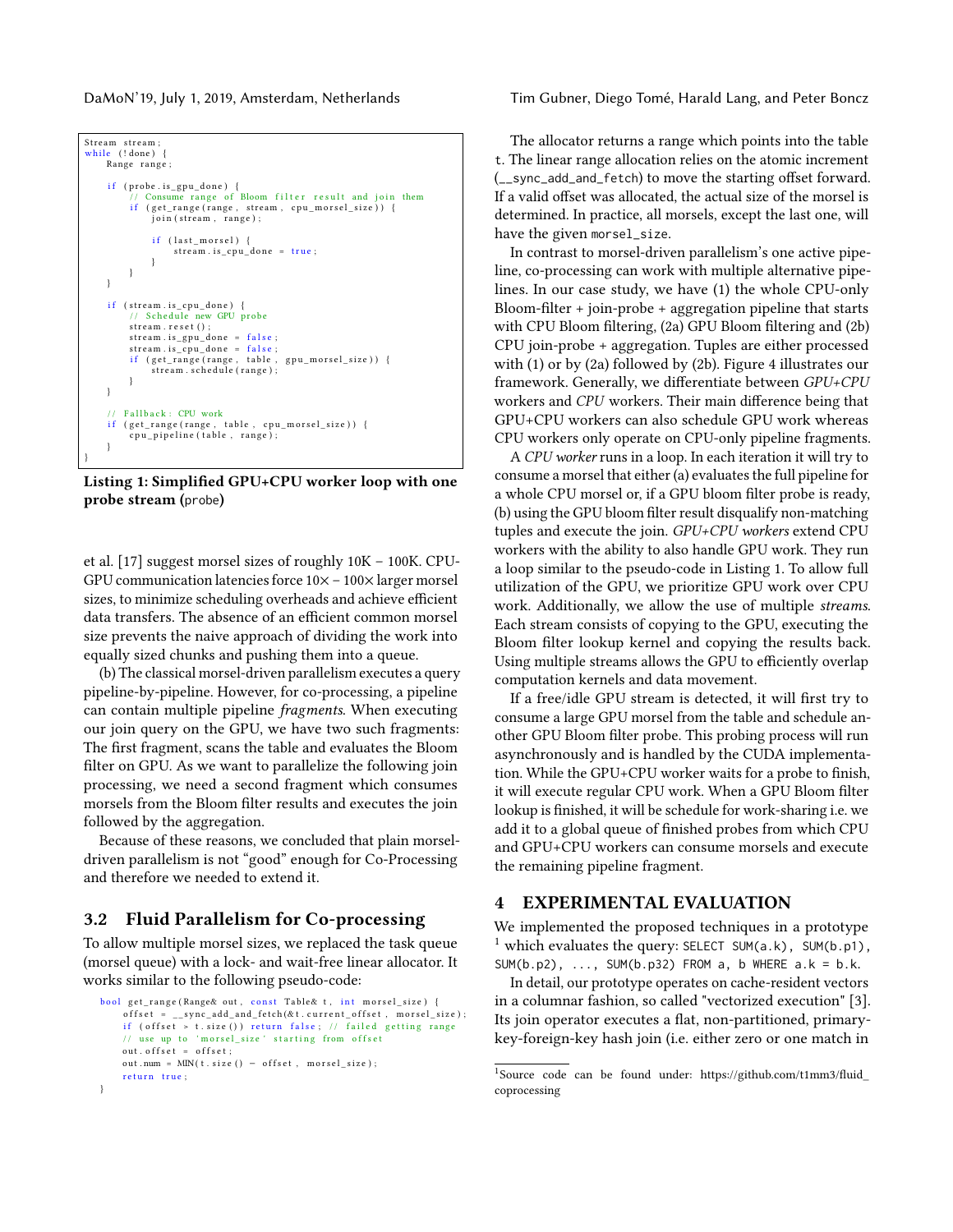<span id="page-4-0"></span>



Figure 5: Co-processing always wins (64 MiB Bloom filter). Lower selectivity means more pruned tuples.

the hash table) on a bucket-chained hash table with records in row-wise layout [\[22\]](#page-9-16). Additionally, we simulated an expensive operator (P in Figure [1\)](#page-0-0) between scan and join. In our experiments, we use a Bloom filter with one sector and set  $k = 2$  bits. We used a probe relation with a cardinality of 1 billion tuples. However, when scaling the inner relation we increased the outer relation to 4 billion tuples. Our co-processing framework uses 4 GPU streams and morsel sizes of 16 Ki tuples for CPU and 1 Mi tuples for GPU. Our experiments were conducted on a 10-core i9-7900X with 13.75 MiB L3 cache and 32 GiB main-memory. We always use all 10 cores. As GPU, we used one GeForce GTX 1080 with 8 GiB memory. We used Fedora 28 with CUDA 10.1 and driver version 418.56.

In this section, we first evaluate the performance of our fluid co-processing framework. Afterwards, we investigate the influence of a varying pipeline cost  $c_p$  and cardinality of the inner relation on the query time, followed by a discussion of the influence of the number of streams on the performance. Last but not least, we discuss the scheduling behaviour of our fluid co-processing framework.

#### <span id="page-4-2"></span>4.1 Fluid Co-Processed Join

The effectiveness of early pruning depends on the selectivity of the join itself. The more tuples eliminated by the join, the more effectively can a Bloom filter prune them already in the scan. Therefore, we evaluated the overall performance of the join (probe) pipeline over varying selectivity. Figure [5](#page-4-0) visualizes our results.

We noticed that, during CPU-only execution (CPU, BF) the benefit of using the Bloom filter to prune is limited, compared to CPU-only execution without a Bloom filter (CPU, no BF). This is due to the size of the Bloom filter. As the Bloom filter exceeds the CPU caches, it introduces additional cache misses and put further stress on the memory subsystem. With rising

<span id="page-4-1"></span>

Figure 6: GPU+CPU joins are faster but CPU-GPU data transfers appear to slow joins down. Depicted is only (per-tuple) join time for surviving tuples. With low selectivities, join time is less important for query time and it spikes due to small vector overhead.

selectivity (less tuples pruned) the benefit of early filtering goes to zero and only the filtering overhead, additional cache misses in particular, remains.

The GPU+CPU execution (GPU+CPU, BF), however, benefits from the GPU's additional computational power and memory bandwidth. For low selectivities this leads to a performance improvement up to 3× compared to the non-Bloom CPU implementation and roughly 2× compared to the CPUonly version. With rising selectivity, similar to the CPU-only scenario, the benefit of early pruning gradually disappears. However, the risk of slowing down the join is much lower because the Bloom filter is much faster i.e. it uses CPU and GPU in parallel.

We now focus on the performance of the join. Figure [6](#page-4-1) displays the join time with the probe key column *already re*siding in the GPU memory (GPU+CPU, BF (cached)). Caching the keys speeds up the GPU pipeline (Bloom filter and sending results back) which, in turn allows more tuples to be processed on GPU. This leads to a significant speedup of up to 27% which additionally boost the already existing performance gain. However, caching the keys only allows the GPU to consume  $\approx$  5% more tuples (Figure [8\)](#page-6-0) and is therefore not explaining the 27% boost (the lion's share, 95%, did not change). This indicates that the memory transfer from CPU to GPU (HtoD) and back (DtoH) is not free and affects the memory bandwidth of the host (CPU).

#### 4.2 Scaling Pipeline Cost and Inner Relation

In joins, the efficiency of early pruning using Bloom depends on a variety of factors: (a) the size of the inner (build) relation, (b) the size of the Bloom filter, (c) the number of hash functions  $k$ , (d) the Bloom filter type (naive, blocked, counting etc.) and (e) cost of the pipeline  $c_P$ .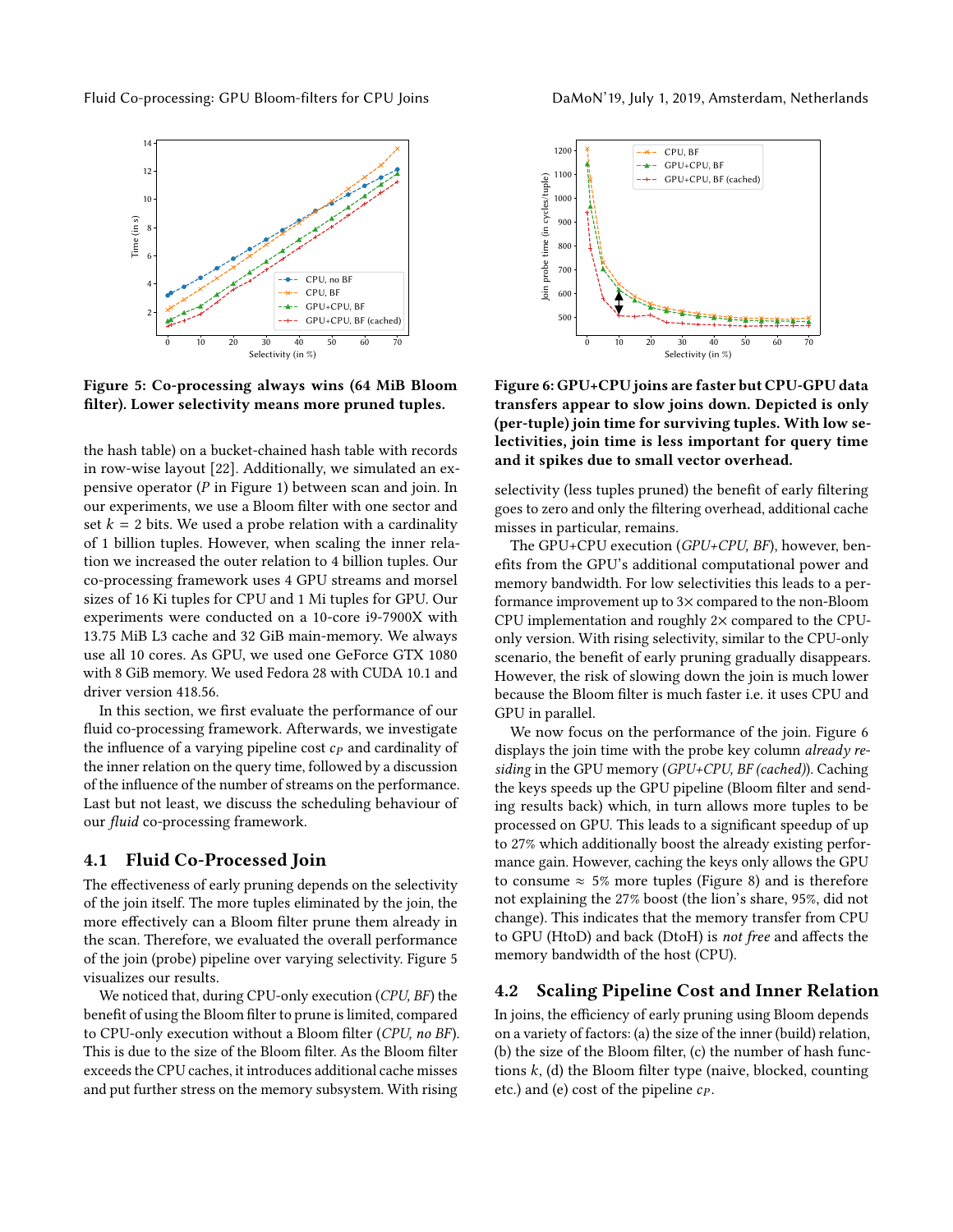<span id="page-5-0"></span>

|      |                                                                          |                       |                        | Additional Pipeline Cost $c_A$ |                        |                        |                       |   | Additional Pipeline Cost $c_A$ |                        |                         |                        |                         |                        |                         |  |  |  |  |
|------|--------------------------------------------------------------------------|-----------------------|------------------------|--------------------------------|------------------------|------------------------|-----------------------|---|--------------------------------|------------------------|-------------------------|------------------------|-------------------------|------------------------|-------------------------|--|--|--|--|
|      |                                                                          | $\Omega$              | 50                     | 100                            | 200                    | 400                    | 800                   |   |                                | $\mathbf{0}$           | 50                      | 100                    | 200                     | 400                    | 800                     |  |  |  |  |
|      | 512 Mi                                                                   | n/a                   | n/a                    | (2 Gi, 3)                      | (2 Gi, 3)              | (4 Gi, 6)              | (4 Gi, 6)             |   | 512 Mi                         | (4 Gi, 5)              | (4 Gi, 5)               | (4 Gi, 5)              | (4 Gi, 5)               | (4 Gi, 5)              | (4 Gi, 5)               |  |  |  |  |
|      | $\begin{array}{cc}\n & 256 \text{ Mi} \\  & 128 \text{ Mi}\n\end{array}$ | n/a                   | n/a                    | (2 Gi, 6)                      | (2 Gi, 6)              | (2 Gi, 6)              | (2 Gi, 4)             | સ | 256 Mi                         | (4 Gi, 10)             | (4 Gi. 10)              | (4 Gi. 10)             | (4 Gi, 10)              | (4 Gi, 10)             | (4 Gi, 10)              |  |  |  |  |
|      | 128 Mi                                                                   | n/a                   | $(512 \text{ Mi. } 2)$ | (1 Gi. 4)                      | (1 Gi, 4)              | (2 Gi, 6)              | (2 Gi, 6)             | s | 128 Mi                         | (2 Gi, 10)             | (2 Gi, 10)              | (2 Gi. 10)             | (2 Gi, 10)              | (2 Gi, 10)             | (4 Gi, 13)              |  |  |  |  |
|      | 64 Mi                                                                    | n/a                   | $(512 \text{ Mi. } 4)$ | $(512 \text{ Mi}, 4)$          | $(512 \text{ Mi}, 4)$  | $(512 \text{ Mi}, 4)$  | (1 Gi, 6)             |   | 64 Mi                          | $(1 \text{ Gi}, 10)$   | $(1 \text{ Gi. } 10)$   | (1 Gi. 10)             | (1 Gi. 10)              | (2 Gi, 14)             | (2 Gi, 14)              |  |  |  |  |
| Rela | 32 Mi                                                                    | $(64 \text{ Mi. } 1)$ | $(64 \text{ Mi}, 1)$   | $(128 \text{ Mi}, 2)$          | $(256 \text{ Mi}, 4)$  | $(512 \text{ Mi}, 6)$  | $(512 \text{ Mi}, 6)$ |   | 32 Mi                          | $(512 \text{ Mi. } 8)$ | $(512 \text{ Mi. } 10)$ | $(512 \text{ Mi}, 10)$ | (1 Gi, 14)              | (1 Gi, 14)             | (1 Gi, 14)              |  |  |  |  |
|      | 16 Mi                                                                    | $(64 \text{ Mi. } 3)$ | $(64 \text{ Mi}, 3)$   | $(64 \text{ Mi}, 3)$           | $(128 \text{ Mi. } 4)$ | $(128 \text{ Mi. } 4)$ | $(256 \text{ Mi}, 6)$ | ∝ | 16 Mi                          | (128 Mi. 5)            | $(256 \text{ Mi. } 10)$ | $(512 \text{ Mi. } 8)$ | $(512 \text{ Mi. } 14)$ | $(512 \text{ Mi}, 14)$ | $(512 \text{ Mi. } 14)$ |  |  |  |  |
|      | 8 Mi                                                                     | $(64 \text{ Mi}, 4)$  | $(64 \text{ Mi}, 4)$   | $(64 \text{ Mi}, 4)$           | $(64 \text{ Mi}, 4)$   | $(64 \text{ Mi. } 4)$  | $(64 \text{ Mi}, 4)$  |   | 8 Mi                           | $(64 \text{ Mi}, 5)$   | $(64 \text{ Mi}, 5)$    | (128 Mi. 9)            | $(128 \text{ Mi. } 10)$ | (128 Mi. 10)           | $(128 \text{ Mi}, 10)$  |  |  |  |  |
| Ĕ    | 4 Mi                                                                     | $(32 \text{ Mi. } 4)$ | $(32 \text{ Mi}, 4)$   | $(64 \text{ Mi. } 4)$          | $(64 \text{ Mi}, 5)$   | $(64 \text{ Mi}, 5)$   | $(64 \text{ Mi}, 6)$  | ∸ | 4 Mi                           | $(32 \text{ Mi}, 5)$   | $(32 \text{ Mi}, 5)$    | $(32 \text{ Mi}, 5)$   | $(64 \text{ Mi}, 9)$    | $(64 \text{ Mi. } 10)$ | $(64 \text{ Mi}, 10)$   |  |  |  |  |
|      | 2 Mi                                                                     | $(32 \text{ Mi. } 7)$ | $(32 \text{ Mi}, 7)$   | $(32 \text{ Mi}, 7)$           | $(32 \text{ Mi}, 7)$   | (32 Mi. 8)             | $(32 \text{ Mi}, 8)$  |   | 2 Mi                           | $(32 \text{ Mi. } 10)$ | $(32 \text{ Mi. } 10)$  | $(32 \text{ Mi. } 10)$ | $(32 \text{ Mi}, 10)$   | $(32 \text{ Mi. } 10)$ | $(32 \text{ Mi}, 10)$   |  |  |  |  |
|      | 1 Mi                                                                     | $(32 \text{ Mi}, 7)$  | $(32 \text{ Mi}, 7)$   | $(32 \text{ Mi}, 7)$           | $(32 \text{ Mi}, 7)$   | (32 Mi, 7)             | (32 Mi, 7)            |   | 1 Mi                           | $(32 \text{ Mi}, 15)$  | $(32 \text{ Mi. } 15)$  | (32 Mi. 15)            | $(32 \text{ Mi}, 15)$   | $(32 \text{ Mi}, 15)$  | $(32 \text{ Mi}, 15)$   |  |  |  |  |
|      |                                                                          |                       |                        | (a) CPU                        | (b) GPU                |                        |                       |   |                                |                        |                         |                        |                         |                        |                         |  |  |  |  |

<span id="page-5-1"></span>Table 1: Performance-optimal Bloom filter configurations  $(m, k)$  for combinations of inner relation cardinality and additional pipeline cost  $c_A$  with Bloom filter size m (bits) and k hash functions. GPU Bloom filters efficiently support larger filters with more hash functions  $(k \text{ up to } 14\text{-}15)$  than CPU Bloom filters.

|         |        |              |       | Additional Pipeline Cost $c_A$ |       |                 |      |
|---------|--------|--------------|-------|--------------------------------|-------|-----------------|------|
|         |        | $\mathbf{0}$ | 50    | 100                            | 200   | 400             | 800  |
|         | 512 Mi | n/a          | n/a   | 14.8%                          | 14.8% | 2.8%            | 2.8% |
| Size    | 256 Mi | n/a          | n/a   | 2.8%                           | 2.8%  | 2.8%            | 2.7% |
|         | 128 Mi | n/a          | 15.6% | 2.7%                           | 2.7%  | $0.2\%$         | 0.2% |
| elation | 64 Mi  | n/a          | 2.7%  | 2.7%                           | 2.7%  | $2.7\%$         | 0.2% |
|         | 32 Mi  | 39.3%        | 39.3% | 15.5%                          | 2.7%  | $0.2\%$         | 0.2% |
| ≃       | 16 Mi  | 16.1%        | 16.1% | 16.1%                          | 2.7%  | 2.7%            | 0.2% |
| Inner   | 8 Mi   | 4.1%         | 4.1%  | 4.1%                           | 2.7%  | 2.7%            | 2.7% |
|         | 4 Mi   | 4.1%         | 4.1%  | 0.8%                           | 0.8%  | $0.8\%$         | 0.2% |
|         | 2 Mi   | 0.8%         | 0.8%  | 0.8%                           | 0.8%  | $0.2\%$         | 0.2% |
|         | 1 Mi   | 0.1%         | 0.1%  | 0.1%                           | 0.1%  | $0.1\%$ $0.1\%$ |      |
|         |        |              |       | (a) CPU                        |       |                 |      |

Table 2: Performance-optimal Bloom filter false-positive ratio (accuracy) for combinations of inner relation cardinality and additional pipeline cost  $c_A$  - corresponding to the configurations in Table 1. Performance-optimal GPU Bloom filters achieve a higher accuracy than CPU Bloom filters. Higher additional pipeline cost  $c_A$  leads to more accurate Bloom filters.

<span id="page-5-2"></span>

(a) CPU-only Bloom filter (b) GPU+CPU Bloom filter

Figure 7: Influence of inner relation's cardinality and pipeline cost  $c_P$  on query time at 1% selectivity. Colors represent the total runtime (s). Variations in  $c_P$ are simulated through an additional pipeline cost  $c_A$ . Bloom filters on GPU allow to accelerate the upper half (large inner relations) and are able to speed up expensive pipelines (high  $c_P$ ).

In this experiment, we demonstrate the effects of the pipeline cost  $c_P$  and inner relation size on the run time. For each combination of CPU/GPU, inner relation and  $c_P$ , we

determined the performance-optimal Bloom filter, as defined by Lang et al. [\[15\]](#page-9-8), using a hardware-calibrated cost-model. Note that a Bloom filter might not always provide a benefit. In particular, a combination of a small  $c_p$  and an expensive Bloom filter might lead to inferior performance. We marked such cases as invalid values.

Bloom Filter Configurations & Accuracy. Using the costmodel, we obtained performance-optimal Bloom filter configurations for a variety of inner relational cardinalities (i.e., join build size  $n$ ) and pipeline cost. For the latter, we increase the basic scan-filter-join cost  $c_P$  by adding an additional cost  $c_A$  that corresponds to operators (such as aggregations or other joins) that would be in between the scan-filter and the join. The Bloom filter size  $m$  and the number of hash functions k for each filter is shown in Table [1.](#page-5-0) We noticed that, compared to the CPU, the GPU efficiently allows larger Bloom filters and roughly 2× more hash functions. On the CPU, such configurations would suffer from low memory throughput and high computational cost for the hashing.

The false-positive ratio  $f$  of each filter is depicted in Ta-ble [2.](#page-5-1) With increasing pipeline cost, higher  $c_A$ , we noticed a trend to higher accuracy. The reason is that, with a high penalty for a false-positive, it makes more sense to pay the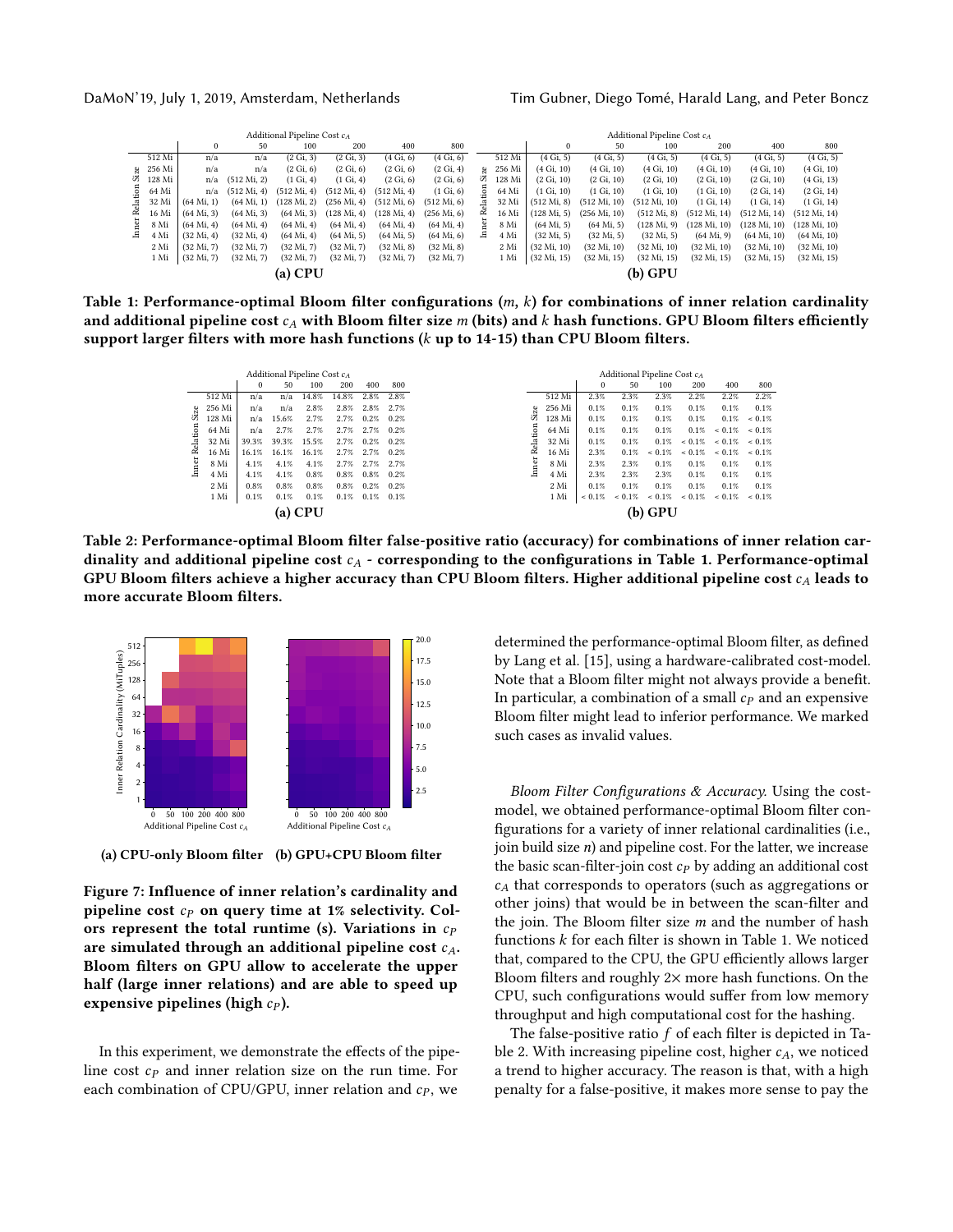price of a more expensive Bloom filter with higher precision to prevent many false-positives.

Compared to CPU Bloom filters, GPU Bloom filters tend to have a very low false-positive ratio because (a) the GPU has a higher memory bandwidth (less penalty for larger filters) and (b) more computational power - hence a GPU can compute more hash functions than a CPU, before becoming computebound rather than memory-bound. A configuration with size  $m=4GB$  and  $k=14$  hash functions is not practical on a CPU, but can be performance-optimal on a GPU.

Bloom Filter Lookup Performance. After determining the optimal Bloom filters, we ran the experiment. Figure [7](#page-5-2) visualizes our results. The lookup performance of CPU-only Bloom filters, as visible in Figure [7a,](#page-5-2) is more sensitive to the size of the build relation i.e. fast lookup is only achieved for Bloom filters that fit into cache. Consequently, the benefits of early pruning decreases with the Bloom filter size, as the lookup becomes more expensive with increasing build sizes.

In contrast to CPU-only filtering, the GPU+CPU Bloom filtering (see Figure [7b\)](#page-5-2) is much less sensitive to the build size, and consequently the Bloom filter. This allows efficient pruning in selective joins even for large dimension tables (i.e. larger inner relations).

Higher pipeline costs  $(c_P+c_A)$  tend to justify more accurate Bloom filters. The early pruning becomes more costly in more accurate filters, but if offset by the much more expensive pipeline cost, that can be saved for every pruned tuple. We notice again that the overhead of more accurate Bloom filters on GPU+CPU is much lower than on CPU and, hence, allows much more effective pruning.

#### 4.3 Optimal Number of Streams

In our fluid co-processing, the term stream refers to a work queue, where the CPU enqueues tasks for the GPU, such as kernel executions and memory transfers from the host to the device (HtoD) or from the device back to the hosts memory (DtoH). Modern GPUs are capable of performing two simultaneous (DMA) memory transfers, one in each direction. At the same time the GPU can execute kernels. Due to the fact that the streams are processed sequentially, a co-processing system needs multiple concurrent streams, associated with the same GPU, to overlap memory transfers and kernel execution and thus to maximize performance. In our query, each stream delivers tuples to the GPU, probes the Bloom filter, and sends the resulting bitmap back to the host memory. We aim to find the lowest number of streams which (a) keeps the GPU busy and (b) leads to the lowest run time. Therefore, we executed our co-processed join query with a selectivity of 1% on 1 billion tuples and measured the fraction of tuples sent to the GPU (GPU Utilization), as well as the runtime of the probe pipeline.

<span id="page-6-0"></span>

(a) ... when transferring keys (b) ... when keys are cached

Figure 8: More than 4 streams do not provide a better GPU utilization.

<span id="page-6-1"></span>

(a) ... when transferring keys (b) ... when keys are cached

#### Figure 9: Influence of more than 2 streams onto total query runtime is negligible.

GPU Utilization. The results are visualized in Figure [8a.](#page-6-0) We noticed that GPU utilization heavily depends on the number of streams. For only one stream, we can only filter up to  $\approx 80\%$  of the tuples on the faster device (the GPU) and, hence, leave resources idle. With lower selectivities this effect is more extreme. However, with more than 2 streams we noticed that almost all (> 98%) are being filtered by the GPU. When using 4 or 8 streams, we observed a better behaviour for lower selectivities ( $\leq$  5%). However, for higher selectivities we measured a degraded utilization. This indicates that, besides memory footprint, there is also CUDA overhead involved. We also noticed that using more streams are not necessarily the better choice for GPU utilization, as compared to using 4 streams, 8 streams lead to inferior GPU utilization. We argue that, in our case, 4 streams appears to be the optimal choice, as it provides high GPU utilization for low selectivities, as well as, negligible degradation for high selectivites.

When the keys are cached on the GPU, see Figure [8b,](#page-6-0) we noticed similar behaviour. However, as the keys do not need to be transferred to the GPU (i.e. GPU kernels are faster), we measured slightly higher GPU utilization.

Runtime. In Figure [9](#page-6-1) we plotted the runtime of the probe pipeline with a given number of streams. For 1 stream, we observed a penalty because the GPU is not fully utilized. For 2 or more streams, we did not notice any significantly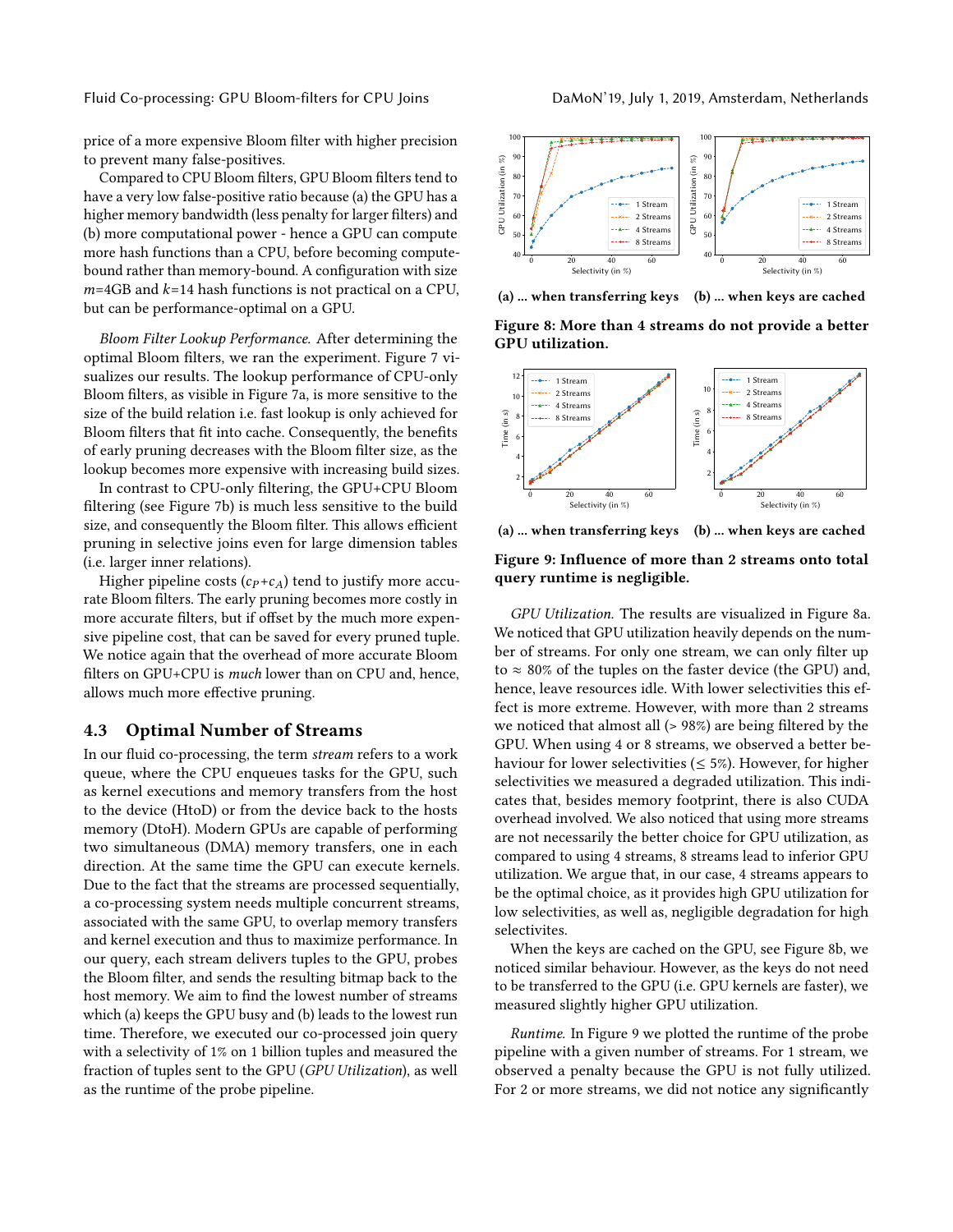<span id="page-7-0"></span>

Figure 10: Total runtime (s) w.r.t. morsel sizes. Large morsels worsen load-balancing and leave resources idle. Small GPU morsels lead to additional overhead. improved runtime. Hence, for query runtime 2 to 4 streams appear to be the optimal choice.

Optimal number of steams. We found that more (than 4) streams neither improve query performance nor GPU utilization. As each stream materializes part of the relation, the memory footprint scales with the number streams and, hence, a high number of streams will inflate the footprint of the query. Therefore, we conclude that 2 to 4 streams are enough to (a) keep the GPU busy and (b) lead to the optimal runtime.

#### 4.4 Optimal Morsel Sizes

The performance of our fluid co-processing strongly depends on the morsel sizes used for CPU and GPU work. The choice of morsel sizes is typically a trade-off between load-balancing behaviour and scheduling overhead as small morsels lead to good load balance between workers but higher scheduling overhead, and vice versa. Hence, the optimal morsel sizes is the smallest one which still allows efficient execution. We, therefore, experiment with various combinations of morsel sizes for CPU and GPU. Our results can be seen in Figure [10.](#page-7-0)

We noticed that too small CPU morsels increase total runtime as they incur higher scheduling overhead. Too large CPU morsels also increase the runtime as they leave resources idle (most workers are done whereas the last ones are still processing their large morsels). Similarly we noticed a tendency that small GPU morsels incur additional scheduling and GPU-specific overhead, i.e. GPU-internal scheduling and less efficient data transfers lead to lower throughput. In the other extreme large GPU morsels fully utilize GPU resources but leave CPU resources idle.

We found that 16 Ki tuples for CPU and 1 Mi tuples for GPU are sufficient to allow efficient processing and are, therefore, the optimal choice in our case.

DaMoN'19, July 1, 2019, Amsterdam, Netherlands Tim Gubner, Diego Tomé, Harald Lang, and Peter Boncz

### 4.5 Scheduling Behaviour

<span id="page-7-1"></span>

Figure 11: Timeline with 1 GPU+CPU worker. GPU+CPU worker is mostly busy issuing GPU work. Depicted are 6 out of 10 workers. Thickness of the bars Post GPU Join and CPU Bloom + Join represents their processing speed (higher means faster).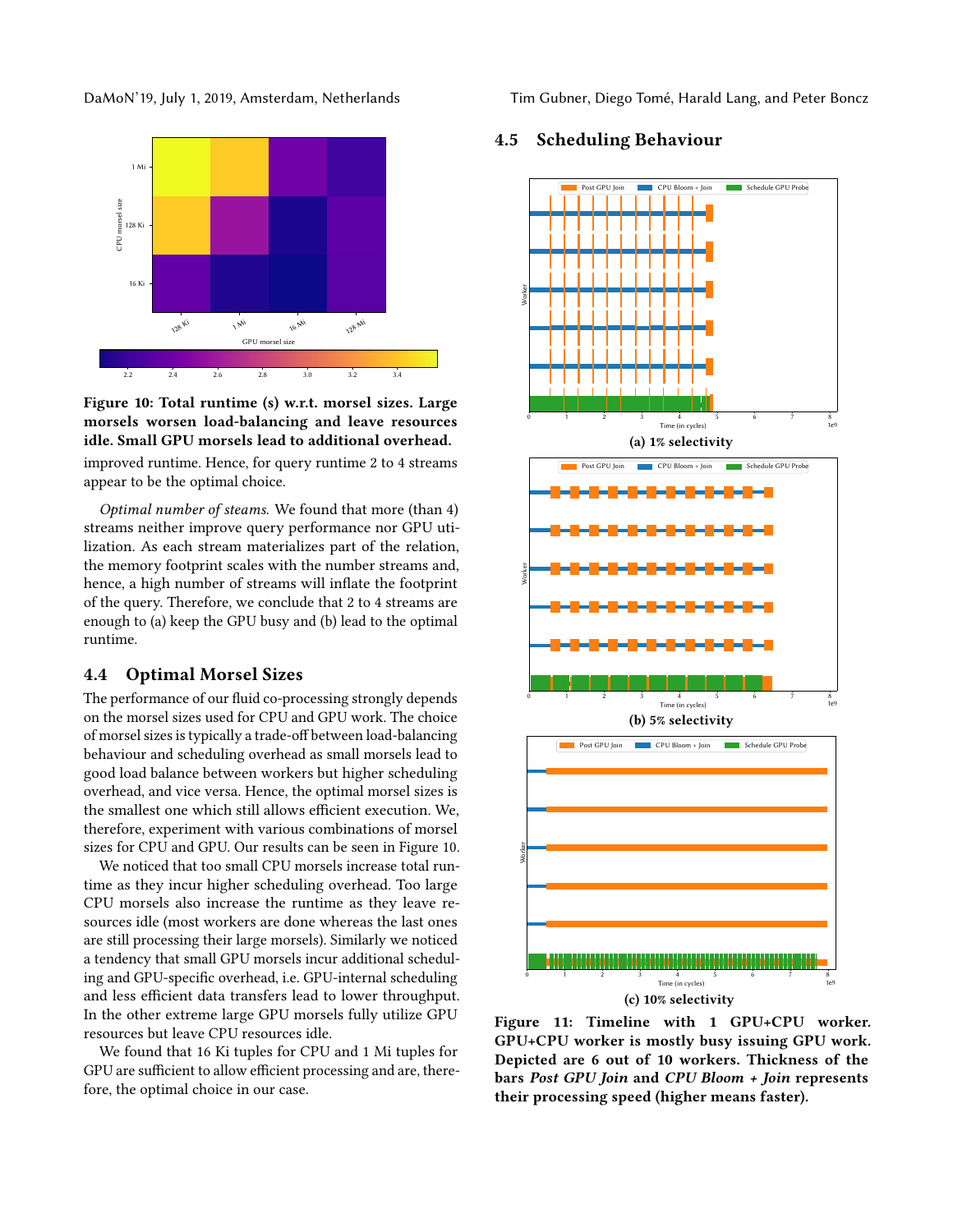Fluid Co-processing: GPU Bloom-filters for CPU Joins DaMoN'19, July 1, 2019, Amsterdam, Netherlands

<span id="page-8-0"></span>

Figure 12: Timeline with 2 GPU+CPU workers with 5% selectivity. Scheduling GPU work is evenly distributed over the 2 worker threads. Depicted are 6 out of 10 workers. Thickness of the bars Post GPU Join and CPU Bloom + Join represents their processing speed (higher means faster).

Our fluid co-processing schedules tasks dynamically. To give an insight into the scheduling decisions being made, we ran the same experiment as in Section [4.1,](#page-4-2) profiled scheduling decisions and plotted onto a timeline. First, we discuss the behaviour of our prototype with only 1 GPU+CPU worker and, afterwards, the behaviour with 2 GPU+CPU workers.

1 GPU+CPU Worker. We ran the experiment for three different selectivites (1%, 5% and 10%). Figure [11](#page-7-1) visualizes the results we obtained. We noticed that the 1 GPU+CPU was mostly busy issuing GPU work (in the following experiment we parallelize this part using 2 GPU+CPU workers).

At 1% selectivity (Figure [11a\)](#page-7-1), we observed that most time is spent on the CPU Bloom + Join. The reason is that the GPUaccelerated pipeline (Post GPU Join) runs in negligible time as it eliminates 99% of tuples in a very lightweight fashion. The remaining time each worker is trying to prevent going idle by "stealing" CPU morsels and executing the CPU-only pipeline.

When moving to 5% selectivity (Figure [11b\)](#page-7-1), we found that there is roughly an equal amount of time spent on the GPU-accelerated and the CPU-only pipeline.

Moving to 10% selectivity (Figure [11c\)](#page-7-1), we observe the opposite of the 1% case: Most time is spent on the GPUaccelerated Join (Post GPU Join) because the join, including fetching payloads, is very expensive. However, we also noticed a startup lag for the GPU-accelerated Join. This is caused by the initial latency of issuing GPU work until the results from the GPU are received.

2 GPU+CPU Workers. In the previous experiment, it appeared that the one single GPU+CPU worker might be overloaded. Therefore, we modified the experiment and parallelize issuing GPU work over 2 GPU+CPU workers which can concurrently schedule GPU work. The results can be seen in Figure [12.](#page-8-0) We noticed that allowing multiple GPU+CPU workers tends to worsen initial load-balance (at the start of the query). The cause of this behaviour is the preference of GPU+CPU workers to issue GPU work. When creating GPU+CPU workers, each will first schedule GPU work which involves locking inside the CUDA library. However, we want to highlight, that our fluid co-processing framework is still able to achieve load-balance and, hence, the negative influence of such delayed starts, or other interference, is significantly reduced.

### 5 RELATED WORK

Co-processing can be seen as an intra-query parallelization problem where different devices work together. Many database systems use Volcano parallelism [\[9\]](#page-9-13) to adapt to modern multi-core hardware. Notable examples are SQLServer [\[16\]](#page-9-17), Oracle [\[14\]](#page-9-18) and Vectorwise [\[23\]](#page-9-3). Recently, it found application in Co-processing, as HetExchange [\[6\]](#page-9-12) which allows to offload whole pipelines. Volcano originally became popular because it allowed an easy integration of parallelism into existing single-threaded systems by abstracting the parallelization into Exchange operators. This also means that parallelization and partitioning decisions have to be made at query optimization time rather than dynamically at query runtime. This, consequently, creates imbalance between threads and leaves resources idle. These issues have been fixed through dynamic morsel-driven parallelism [\[17\]](#page-9-4). It splits table ranges into tasks. These tasks are inserted into a global queue from which multiple workers can consume and process this task. Recently, a dynamic virtual machine architecture was proposed to allow cross-device load-balancing [\[10\]](#page-9-15). This idea inspired our fluid co-processing framework to perform adaptive work placements for different devices, but instead of placing the work on the unit, here we adapt the granularity of work per device.

A number of GPU co-processing database systems have been developed, most notably Ocelot [\[12\]](#page-9-19), CoGaDB [\[5\]](#page-9-10) and HAPE [\[7\]](#page-9-11). Ocelot was proposed as a hardware-oblivious database engine to abstract away operators from CPU and GPU devices [\[12\]](#page-9-19). CoGaDB [\[5\]](#page-9-10) places operators on devices at runtime, and allows pipeline parallelism. However, compared to our Fluid Co-processing, CoGaDB's operator placement is neither fully dynamic, nor elastic. HAPE [\[7\]](#page-9-11) is based on HetExchange [\[6\]](#page-9-12). Entire pipelines are compiled for different architectures (CPUs and GPUs). Thereby, CPUs and GPUs perform the same tasks and Exchange operators "route" the